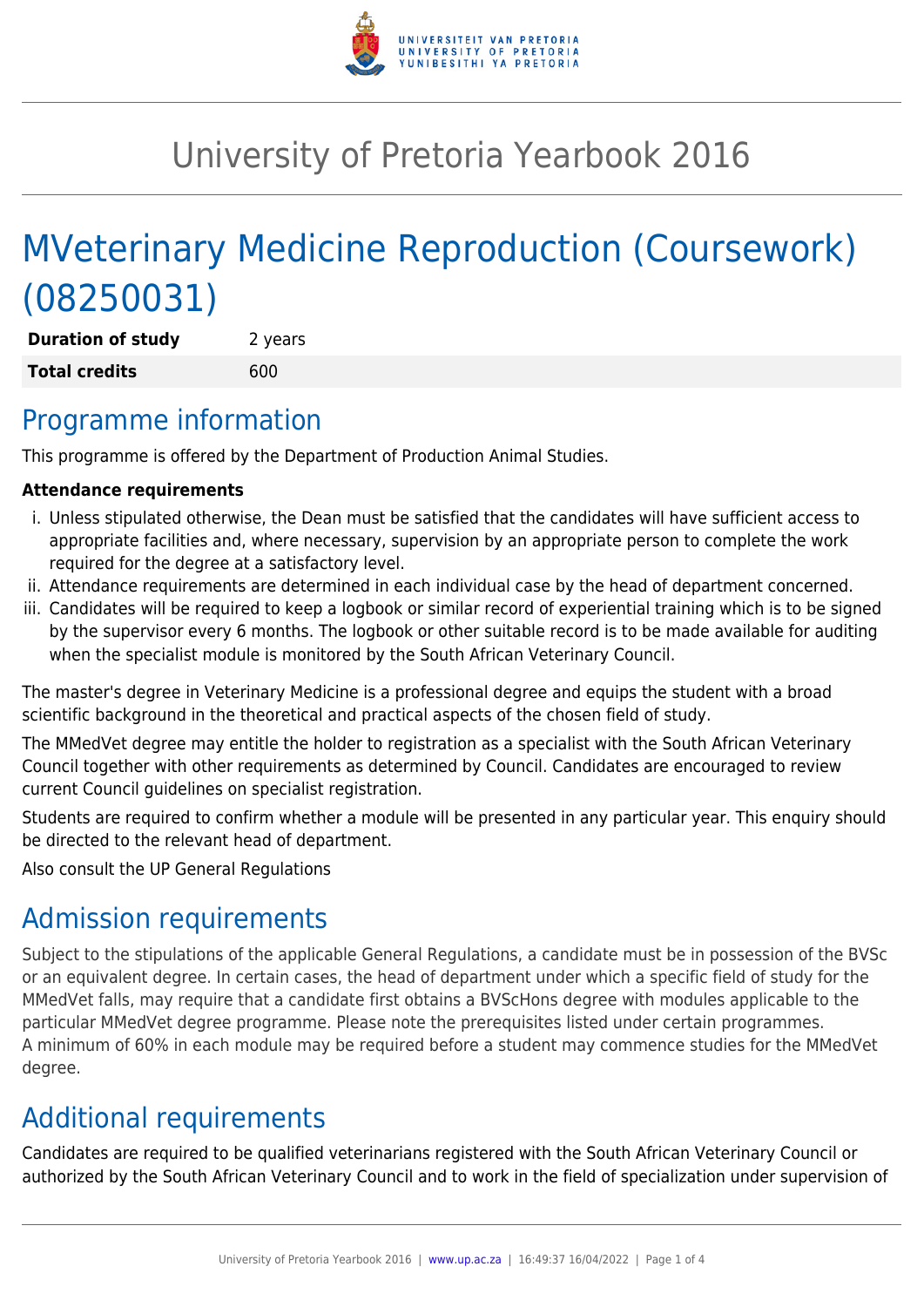

an approved supervisor for the required duration at a facility approved for this purpose.

The number of students that can be admitted to the MMedVet degree programme annually depends on the training capacity of a department, the number of specialists appointed and the number of available posts.

## Examinations and pass requirements

Also consult the applicable General Regulations.

- i. The examination(s) in the specialist field of study may only be taken from the end of the second year of study onwards.
- ii. The nature and duration of the specialist module's examination(s), which will test fully the theoretical knowledge as well as the practical skills of the student, is determined by the head of department in which the chosen field of study is offered.
- iii. A minimum examination mark of 50% is required in each of the theoretical and practical and oral sections of the specialist module.
- iv. Students who intend applying for membership of a specialist college abroad later on, should bear in mind that many of these colleges require a final mark of at least 60% for admission.

# Research information

#### **Mini-dissertation**

Also consult the General Regulations.

- i. A student must submit a mini-dissertation, which deals with the particular field of specialization.
- ii. A mini-dissertation is based on a research project or related research projects (which need not be original), planned and written down by the student within the theme of the chosen specialization. (Assistance with statistical processing, applied specialised procedures, etc. is allowed, but must be acknowledged.) The student may use appropriate research done previously, to add to the writing of the mini-dissertation.

Earlier, related publications by the student may be bound with the mini-dissertation, but may not substitute the complete text of the mini-dissertation. Publications that are submitted, must be rounded off by means of an extensive introduction, materials, and information concerning methods and a discussion of the results. The mini-dissertation will be evaluated by an external examiner, who may not necessarily attend the final examination.

iii. The average of the separate marks awarded by all the examiners, constitutes the final mark for the minidissertation. The minimum pass mark is 50%. A student who has failed may be permitted by the Dean, on the recommendation of the head of department concerned, to submit an amended mini-dissertation for final adiudication.

### Pass with distinction

In order to obtain the degree with distinction, a minimum final mark of 75% is required for the field of specialization and the mini-dissertation.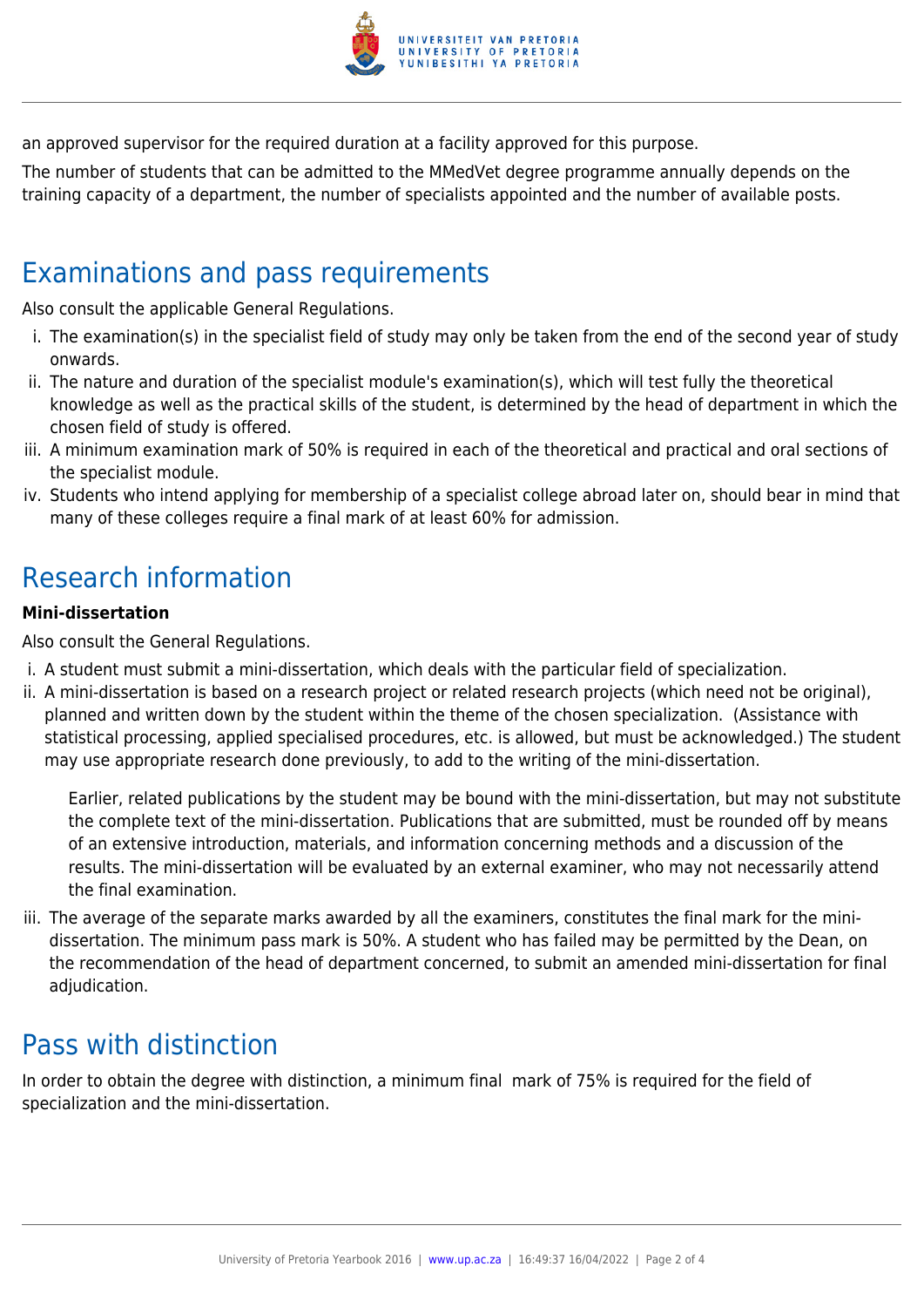

### Curriculum: Year 1

#### **Minimum credits: 589**

#### **Core modules**

[Reproduction 800](https://www.up.ac.za/mechanical-and-aeronautical-engineering/yearbooks/2016/modules/view/GSK 800) (GSK 800) - Credits: 400.00 [Reproductive physiology 801](https://www.up.ac.za/mechanical-and-aeronautical-engineering/yearbooks/2016/modules/view/GSK 801) (GSK 801) - Credits: 20.00 [Assisted reproduction 802](https://www.up.ac.za/mechanical-and-aeronautical-engineering/yearbooks/2016/modules/view/GSK 802) (GSK 802) - Credits: 30.00 [Female infertility 803](https://www.up.ac.za/mechanical-and-aeronautical-engineering/yearbooks/2016/modules/view/GSK 803) (GSK 803) - Credits: 20.00 [Male breeding soundness and andrology 804](https://www.up.ac.za/mechanical-and-aeronautical-engineering/yearbooks/2016/modules/view/GSK 804) (GSK 804) - Credits: 20.00 [Mini-dissertation 891](https://www.up.ac.za/mechanical-and-aeronautical-engineering/yearbooks/2016/modules/view/GSK 891) (GSK 891) - Credits: 90.00 [Research methodology 812](https://www.up.ac.za/mechanical-and-aeronautical-engineering/yearbooks/2016/modules/view/VRM 812) (VRM 812) - Credits: 9.00